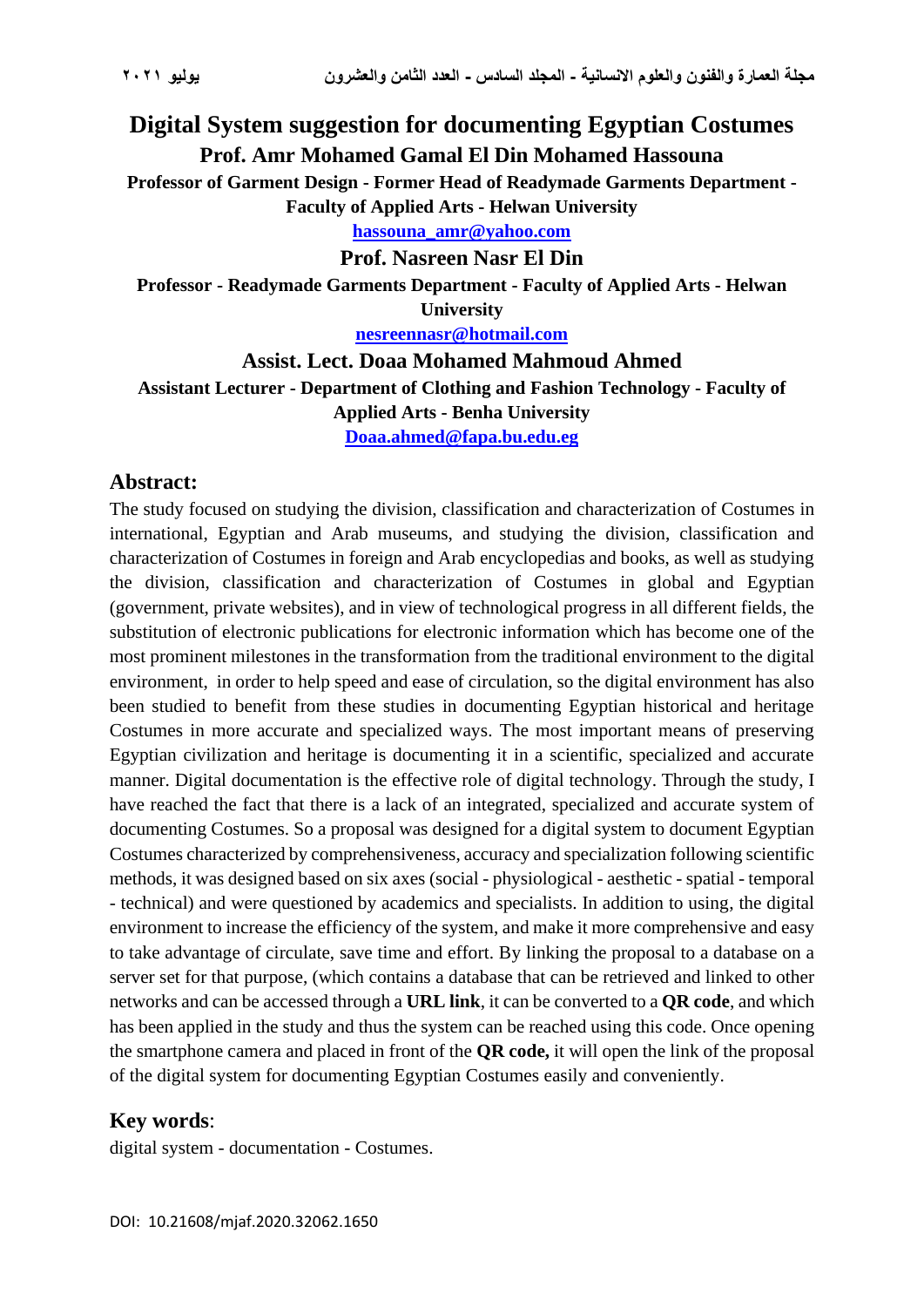## **Introduction:**

The technological alternatives came to change all the scientific foundations of those systems that were prevalent since ancient times, and one of the most prominent features of the transition from the traditional environment to the digital environment is the substitution of electronic information warehouses for paper publications, in order to become faster and easier. Since Costumes is the language of every age, it is a basic expression of the nature of the age. Each age has its distinctive attire according to its civilization, climatic environment, resources, customs and traditions. One of the most important means of preserving history and heritage is documenting it in a specialized and accurate scientific style. It also helps enrich Costumes designers by drawing inspiration from historical and Egyptian Costumes, which confirms the importance and necessity of the digital system for documenting Costumes.

### **Research problem:**

Despite the importance of documenting the Egyptian history and heritage to protect it from extinction and fraud, no system has been designed to document Egyptian Costumes in a specialized manner. Given the importance of technology and its use in all fields, it became urgent to develop a digital system to document Egyptian Costumes using scientific research methods.

#### **The research problem is summarized in the following questions:**

- 1- Is it possible to develop a system for documenting Egyptian Costumes for the digital environment in a specialized manner?
- 2- What is the best way to describe the costume and its complement in terms of (pattern, material, design, motifs, techniques, origin ...)?

## **Research Aims:**

- 1- Reaching the ideal method for describing historical and traditional costumes.
- 2- Putting an integrated system for Egyptian clothes.

## **Research Importance:**

- 1- Shedding light on Egyptian Costumes by putting in place an integrated system for documenting it.
- 2- Assisting academics, scholars, clothing makers, and workers in the field of historical drama (cinema - theater - television) with a documentation system that is a major reference for Egyptian clothing.
- 3-

## **Research Hypothesis:**

A comprehensive digital system can be developed to document Egyptian historical and heritage costumes.

## **Research Methodology:**

- An applied descriptive approach.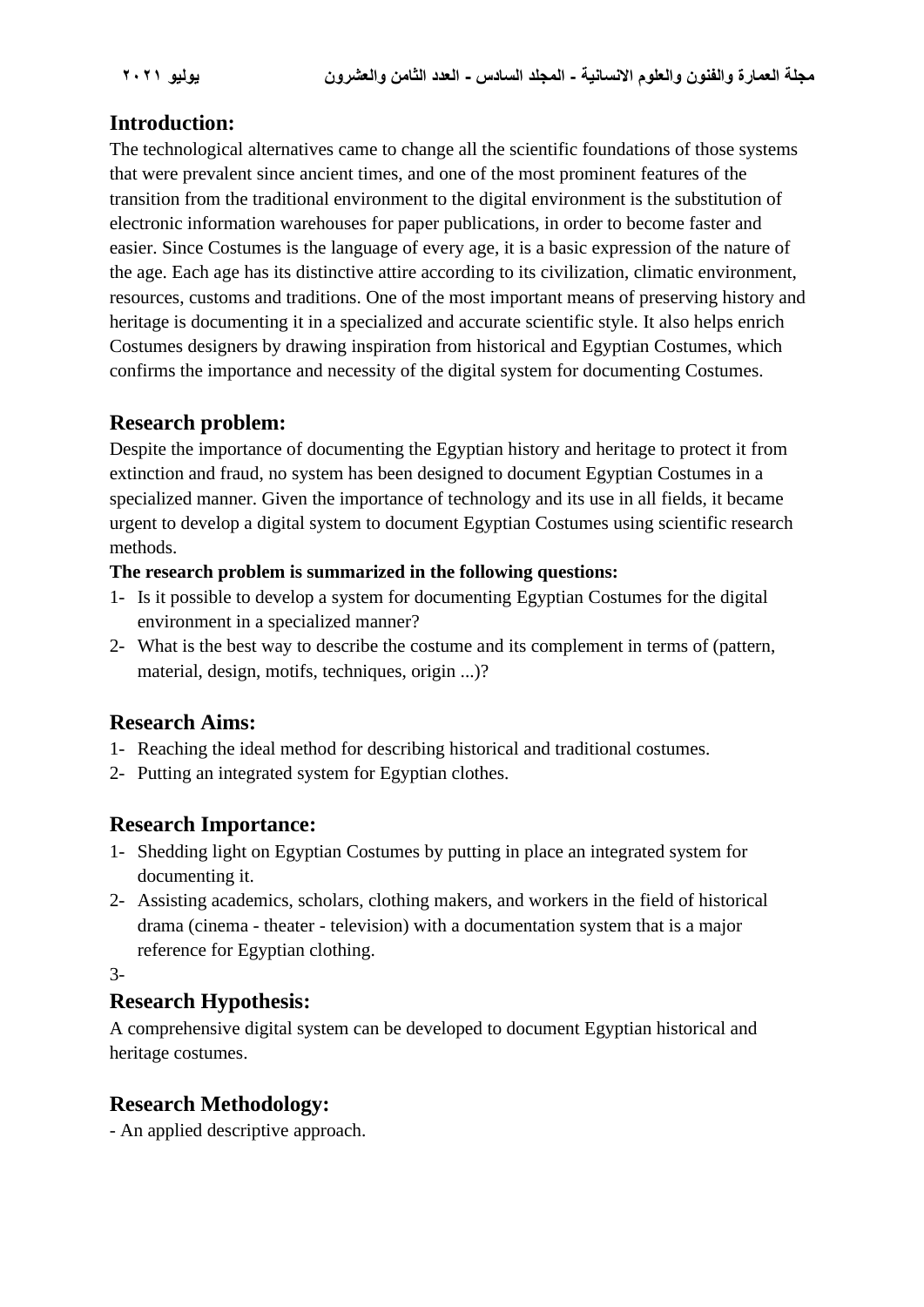### **Procedural steps for research:**

- Costumes segmentation, classification and characterization reference.
- Digital Environment.
- Costumes concept.
- Practical application.
- Research Results.

### **Practical application:**

In view of the importance of technology, the digital environment was used in the applied aspect through:

Design a proposed system for documenting costumes in Arabic and English. Which adopted 6 axes (social, physiological, aesthetic, spatial, technical, and time).

- The proposed digital system has been linked to a database on a sever server that is prepared for that. The system is accessed using a QR code, and this has been implemented with the following steps:

A-Steps to connect the QR Code to the drive Google. B- Steps to create a QR Code.

C- How to use the QR Code to access the digital system

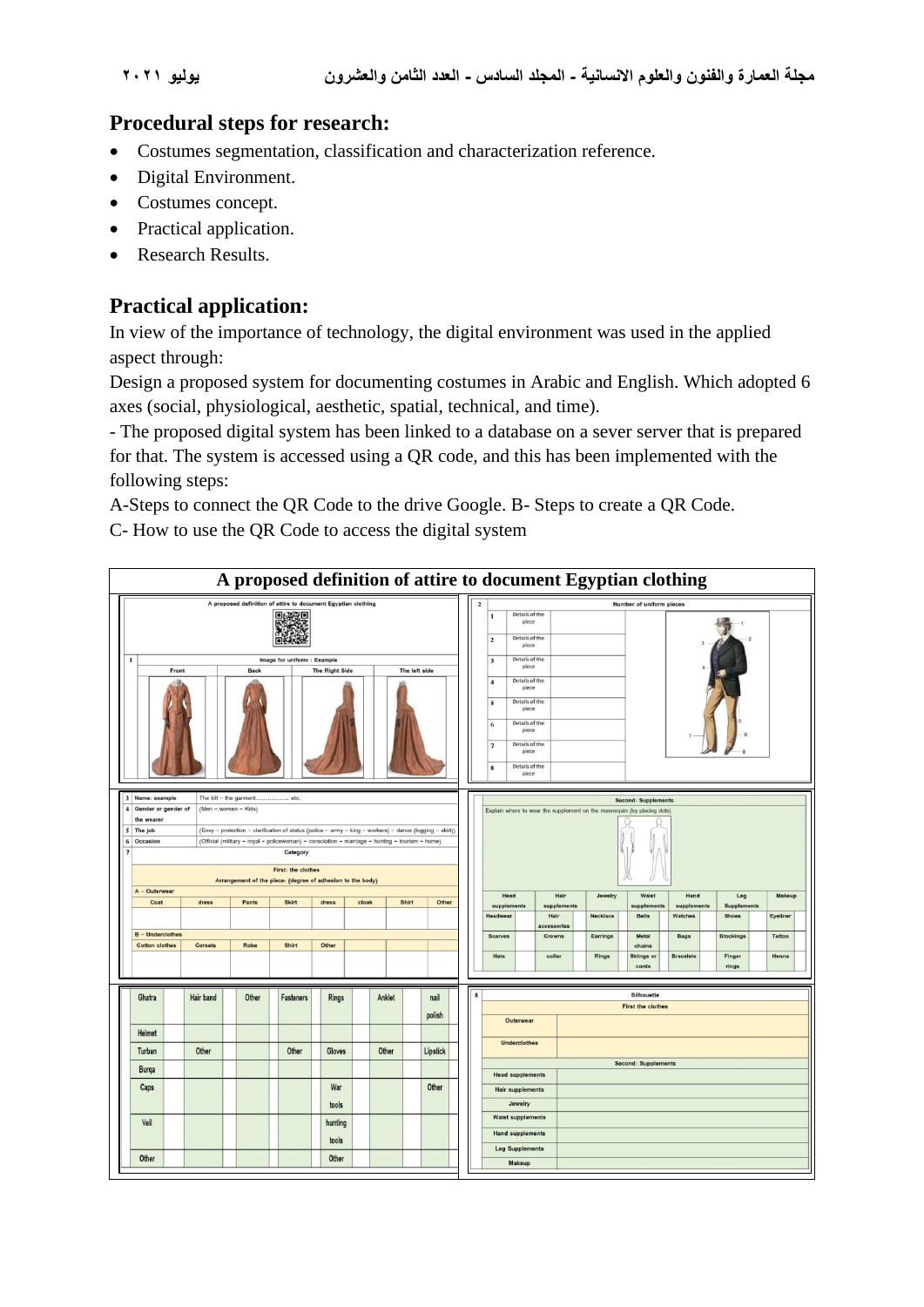| $\overline{9}$<br><b>Flat drawing</b><br>First: the clothes<br>Outerwear<br>Front<br>Side<br><b>Back</b>                                                                                                                                                                                                                   | Side<br>Underclothes<br>Front<br>Back<br>Second: Supplements<br><b>Head supplements</b><br><b>Hair supplements</b><br>Jewelry<br><b>Waist supplements</b><br><b>Hand supplements</b><br><b>Leg Supplements</b><br>Makeup<br>10<br>Pattern<br>First: the clothes<br>Outerwear<br><b>Underclothes</b><br>12 Colure<br>First: the clothes                         |
|----------------------------------------------------------------------------------------------------------------------------------------------------------------------------------------------------------------------------------------------------------------------------------------------------------------------------|----------------------------------------------------------------------------------------------------------------------------------------------------------------------------------------------------------------------------------------------------------------------------------------------------------------------------------------------------------------|
| <b>Second: Supplements</b><br><b>Head supplements</b><br><b>Hair supplements</b><br>Jewelry<br>Waist supplements<br><b>Hand supplements</b><br><b>Leg Supplements</b><br>Makeup<br>11 Bushings<br>Not Exist<br>and<br>Exist<br>$\mathbf{1}$<br>Padding<br><b>Function</b><br>Its Picture:                                  | <b>Bushings and padding</b><br>Outwear<br><b>Underclothes</b><br>Second: Supplements<br>Hand<br>Waist<br>Makeup<br>Head<br>Hair<br>Jewelry<br>Leg<br>supplements<br>supplements<br>supplements<br><b>Supplements</b><br>supplementary<br>13<br>Material<br>First: the clothes<br>A - Outerwear<br>Texture<br>Woven<br>Not woven<br><b>Rubber</b><br>rubber-Nor |
| Natural:<br>Industrial:<br>Others:<br>cotton<br>linen<br><b>Nylon</b><br>Viscose<br>silk<br>Polyester<br>wool<br>Gogh<br><b>B</b> - Underclothes<br>Woven<br>Not woven<br>Texture<br>Rubbe<br>rubber-Non<br>Natural:<br>Industrial:<br>Others:<br>cotton<br>Nylon<br>Viscose<br>linen<br>Polyester<br>silk<br>wool<br>Gogh | <b>C- Bushings and Padding</b><br>Texture<br>Woven<br>Not woven<br><b>Rubber</b><br>rubber-Non<br>Industrial:<br>Others:<br>Natural:<br>Nylon<br>cotton<br>Viscose<br>linen<br>Polyester<br>$s$ ilk<br><b>Clothing accessories</b><br><b>Buttons</b><br>Capsule<br>Fasteners<br>Ligaments<br>Others<br>Category<br>Zippers<br><b>Materials</b><br>Colure       |
| Hair<br>□<br>Industrial<br>Natural<br>$\Box$<br>Feathering<br>Industrial<br>Natural<br>Motifs <b>I</b><br>Wood <u>I</u><br>Other <b>District</b><br>14 Clothes According to<br>Fall<br>Winter<br>Summer<br>Spring<br>temperature<br>A- Embroidery                                                                          | 15 Motifs<br>First: the clothes<br><b>Picture for Motifs</b><br><b>Type of Motifs</b><br>embroidery<br>Print<br>Other<br>Tools<br>Material<br>Type<br>Material<br><b>Embroidery steps</b>                                                                                                                                                                      |
| Thread embroidery:<br>Added parts:<br>rings <sub>ts</sub><br><b>Needles</b><br>Fabrics<br><b>Type of stitches</b><br><b>Motifs Places</b><br>Colure<br>Shape<br>Colure<br>Shape                                                                                                                                            | Printing -B<br><b>Printing Types</b><br>Fabrics<br>Tools<br>Colure<br>Colure<br>Shape<br><b>Material</b><br><b>Material</b><br><b>Material</b><br><b>Distribution places:</b><br><b>Printing Steps</b>                                                                                                                                                         |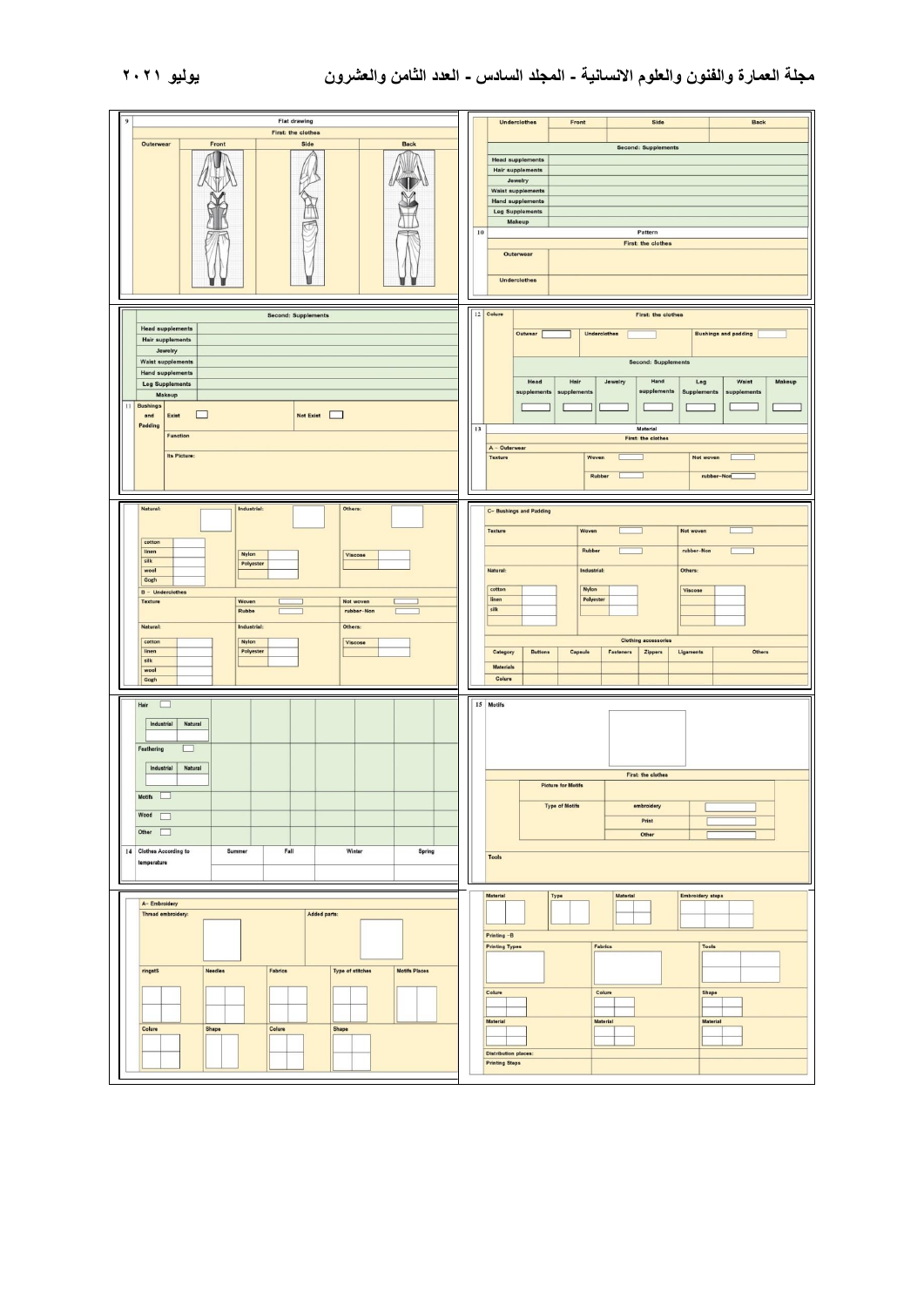| Others -C                          |                 |                    |                     |                           |             |             |         |      |                         |                            |  |
|------------------------------------|-----------------|--------------------|---------------------|---------------------------|-------------|-------------|---------|------|-------------------------|----------------------------|--|
| Picture                            | Fabrics         | Tools              | Second: Supplements |                           |             |             |         |      |                         |                            |  |
|                                    |                 |                    |                     |                           |             | Hair        | Jewelry | Hand | Leg                     | Waist supplements   Makeup |  |
|                                    |                 |                    |                     |                           | supplements | supplements |         |      | supplements Supplements |                            |  |
| Colure                             | Colure          | Shape              |                     | <b>Types Technique</b>    |             |             |         |      |                         |                            |  |
|                                    |                 |                    | Material            | hapeS                     |             |             |         |      |                         |                            |  |
|                                    |                 |                    |                     | olureC                    |             |             |         |      |                         |                            |  |
| <b>Material</b>                    | <b>Material</b> | Material           | Tools               | Shape                     |             |             |         |      |                         |                            |  |
|                                    |                 |                    |                     |                           |             |             |         |      |                         |                            |  |
|                                    |                 |                    |                     | Colure                    |             |             |         |      |                         |                            |  |
| <b>Distribution places:</b>        |                 |                    |                     | <b>Stepes Technique</b>   |             |             |         |      |                         |                            |  |
|                                    |                 |                    |                     | <b>Distribution areas</b> |             |             |         |      |                         |                            |  |
| <b>Printing Steps:</b>             |                 |                    |                     | sOther                    |             |             |         |      |                         |                            |  |
| 16 Period:                         |                 |                    |                     |                           |             |             |         |      |                         |                            |  |
| 17 Origin<br>18 The owner of Piece |                 |                    |                     |                           |             |             |         |      |                         |                            |  |
| 19 Position of Wearer              |                 |                    |                     |                           |             |             |         |      |                         |                            |  |
| 20 Place                           |                 |                    |                     |                           |             |             |         |      |                         |                            |  |
| 21 Piece Code                      |                 |                    |                     |                           |             |             |         |      |                         |                            |  |
| 22 Dedication                      |                 |                    |                     |                           |             |             |         |      |                         |                            |  |
| 23 Dedication Date                 |                 |                    |                     |                           |             |             |         |      |                         |                            |  |
| 24 Number of restoration times     |                 |                    |                     |                           |             |             |         |      |                         |                            |  |
| 25 Restoration Date                |                 |                    |                     |                           |             |             |         |      |                         |                            |  |
| 26 Restoration place               | <b>Lab Name</b> | <b>Lab Address</b> |                     |                           |             |             |         |      |                         |                            |  |
| 27 Picture of the restored parts   |                 |                    |                     |                           |             |             |         |      |                         |                            |  |

### **Rationing tools search results :**

- Honesty and Reliability.
- Questionnaire for evaluating the proposed digital system for documenting Egyptian Costumes.

A questionnaire was prepared directed to academics specialized in the field of clothing and Costumes, the field of division arts - to judge the extent of validity and consistency of the questionnaire to evaluate the proposed digital system. The questionnaire includes (6) axes: The first axis: the social and includes (3) phrases.

The second axis: physiology, which includes (5) phrases.

The third axis: Aesthetic, which includes (3) phrases.

The fourth axis: spatial and includes (3) phrases.

The fifth axis: temporal and includes (2) words.

The sixth axis: technical and includes (3) phrases.

| The axis |        | <b>Items</b>                                                                                                                                                                                                                           | percentag | <b>Evaluation</b> |                |  |  |       |  |
|----------|--------|----------------------------------------------------------------------------------------------------------------------------------------------------------------------------------------------------------------------------------------|-----------|-------------------|----------------|--|--|-------|--|
|          |        |                                                                                                                                                                                                                                        | $\%$ e    |                   | $\mathfrak{D}$ |  |  | ٥     |  |
|          |        | 1- The proposal included the<br>person's rank?                                                                                                                                                                                         | 100       |                   |                |  |  | 100   |  |
|          | Social | 2- The proposal included<br>occasions (formal occasions<br>such as coronation of the king,<br>unofficial occasions such as<br>marriage, purification, henna,<br>solace of public occasions such<br>as feasts (Eid Sham Al<br>Naseem))? | 100       |                   |                |  |  | 1()() |  |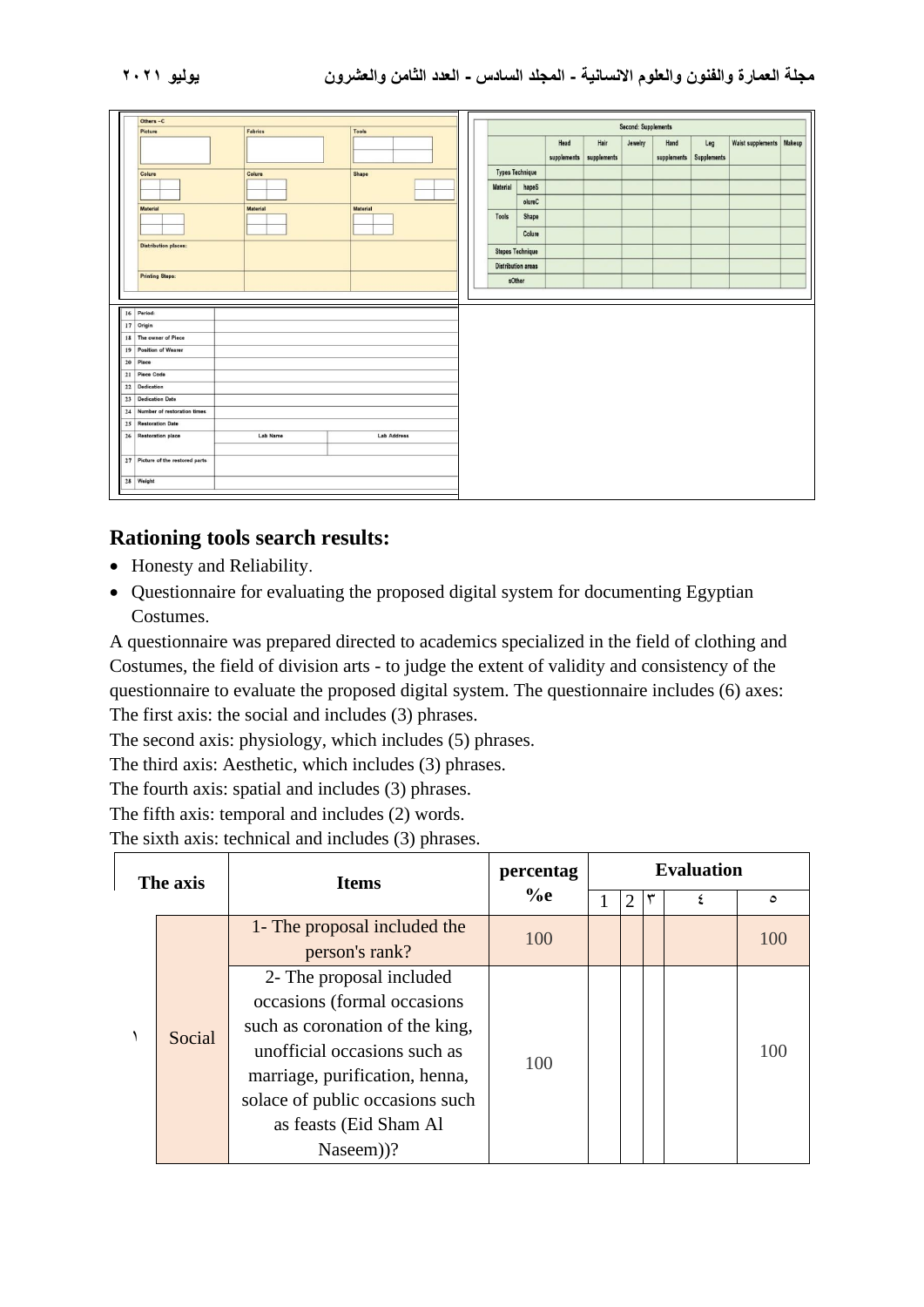|   |                | 3- The proposal includes the job<br>(type of profession)?                                                                                                         | 100      |  |       | 100                   |
|---|----------------|-------------------------------------------------------------------------------------------------------------------------------------------------------------------|----------|--|-------|-----------------------|
|   |                | 1 - The proposal included body<br>dimensions (pattern, flat<br>drawing)?                                                                                          | 100      |  |       | 100                   |
|   |                | 2 - The proposal included the<br>age group of the person<br>belonging to him the clothing<br>piece?                                                               | 93       |  | 7,7   | 93.33                 |
| ۲ | Physio<br>logy | 3- The proposal included the<br>anatomical formula of the body,<br>for example, (hunchback)?                                                                      | 93       |  | 7,7   | 93.33                 |
|   |                | 4- The proposal included the<br>gender of the person belonging<br>to him.                                                                                         | 100      |  |       | 100                   |
|   |                | 5- The proposal included the<br>clothing item category<br>(outerwear - undergarments -<br>supplements)?                                                           | 100      |  |       | 100                   |
|   | Aesthe<br>tic  | 1- The proposed expression of<br>the technical side of the piece of<br>clothing?                                                                                  | $\wedge$ |  | 17,77 | $\lambda$ 1,1 $\vee$  |
| ٣ |                | 2- The proposal included the<br>structural design of the<br>garment?                                                                                              | $\wedge$ |  | 15,55 | $\lambda$ l, l $\vee$ |
|   |                | 3- The proposal included the<br>decorative design of the<br>clothing?                                                                                             | 93       |  | 7,7V  | 93.33                 |
|   | spatial        | 1- The proposed expression of<br>the environment (desert -<br>agricultural - coastal ) in<br>which the person belonging to<br>him has the piece of clothing?      | 93       |  | 7,7   | 93.33                 |
| ٤ |                | 2- The proposed expression of<br>the climate of the place in which<br>the person belonging to him<br>lives the piece of clothing?                                 | 93       |  | ٦,٦٧  | 93.33                 |
|   |                | 3- The proposed expression of<br>the terrain of the place<br>(mountains - plains - plateaus<br>) in which the person<br>belonging to him has piece of<br>clothing | $\wedge$ |  | 17,77 | $\lambda$ l, l $\vee$ |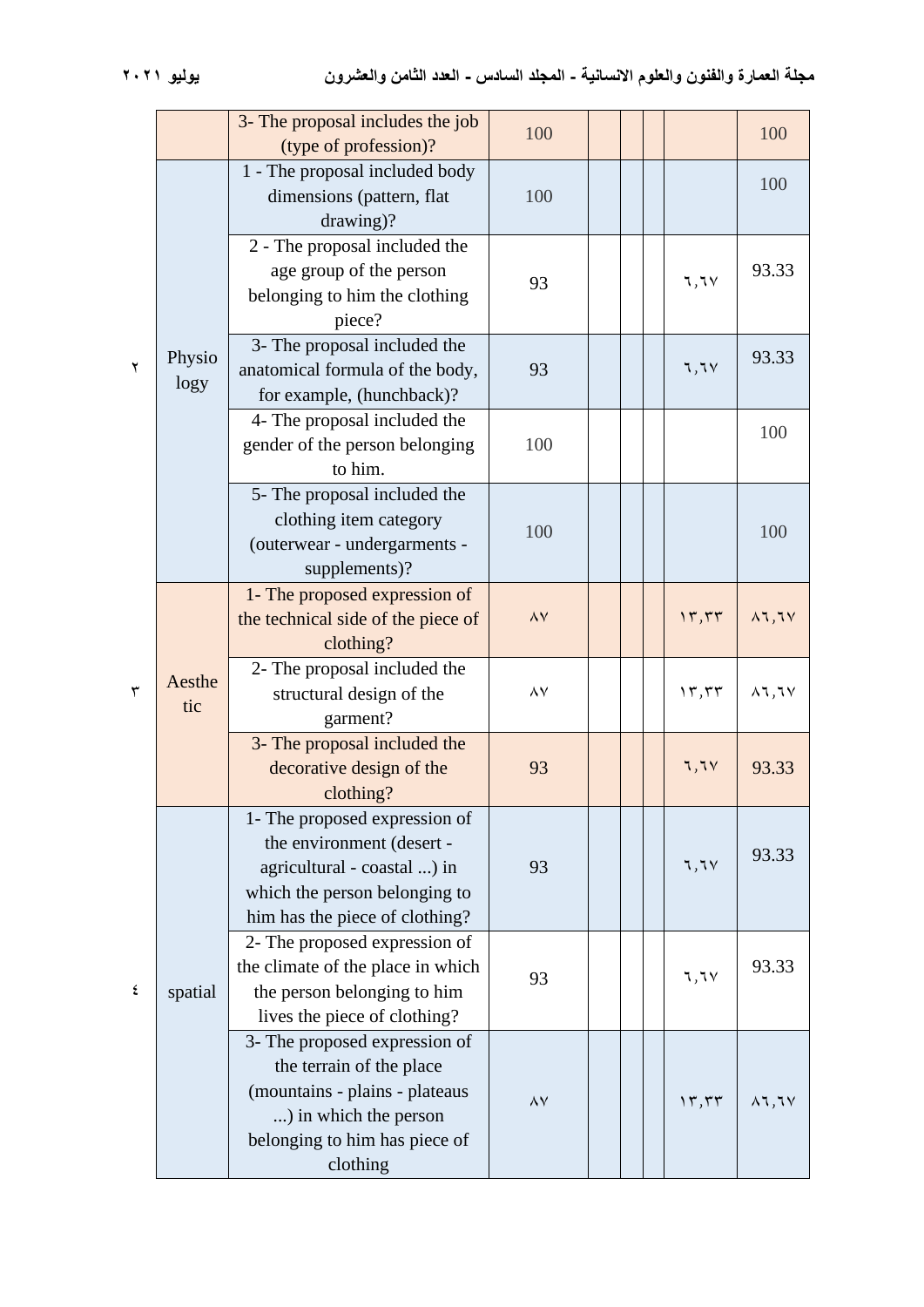| $\circ$ |               | 1- The suggestion's expression<br>for the time period of the<br>clothing segment (Example:<br>1800-1850)?                                                        | 100      |  |                              | 100                  |
|---------|---------------|------------------------------------------------------------------------------------------------------------------------------------------------------------------|----------|--|------------------------------|----------------------|
|         | Time          | 2- The proposed expression of<br>the timing of wearing the<br>clothing during the day<br>(morning - noon - evening -<br>evening)?                                | 100      |  |                              | 100                  |
|         | technic<br>al | 1- The proposal included the<br>materials of the clothing item in<br>terms of (natural (vegetable -<br>animal - minerals ) or<br>industrial (textile - mixed ))? | $\wedge$ |  | $\gamma$ , $\gamma$ $\gamma$ | $\lambda$ 1,1 $\vee$ |
| ٦       |               | 2- The proposal included the<br>construction of the clothing<br>piece (piece model - finishing<br>and finishing)?                                                | 93       |  | 7,7                          | 93.33                |
|         |               | 3- The proposal included<br>decoration for the clothing piece<br>(printing - embroidery - drawing)<br>- added pieces - )?                                        | 100      |  |                              | 100                  |



#### **Results of practical application questionnaires:**

The first axis achieved 100%, the second axis achieved 97.2%, the third axis achieved 89%, the fourth axis achieved 91%, the fifth axis achieved 100%, the sixth axis achieved 93.3%. Based on these results, the upper limit is 100% and the lower limit is 89%, which indicates the achievement of the digital system proposal for documenting Egyptian Costumes for the purpose.